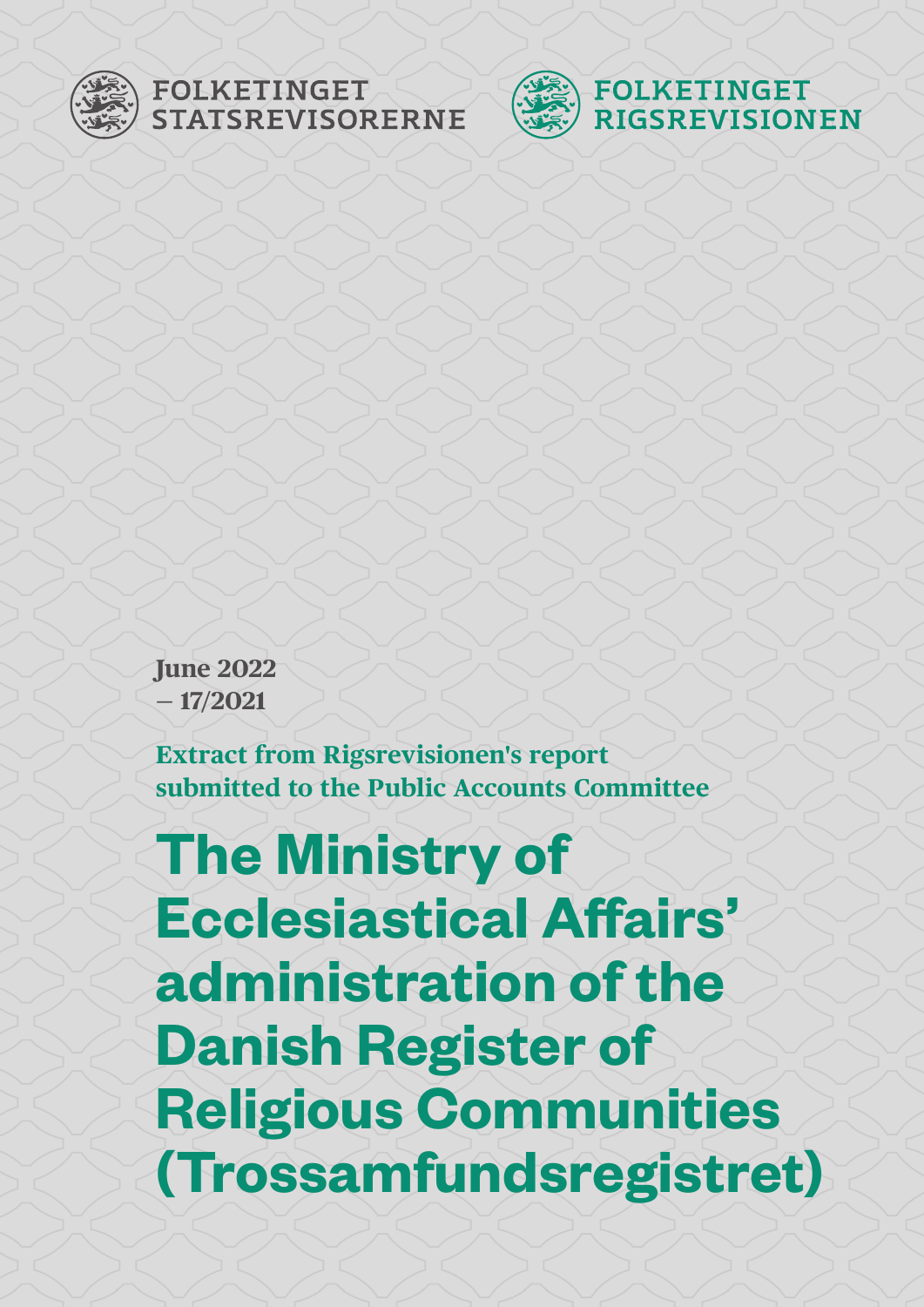# 1. Introduction and conclusion

#### **1.1. Purpose and conclusion**

1. This report concerns the Ministry of Ecclesiastical Affairs' administration of the Danish Register of Religious Communities. We examine whether the Register of Religious Communities includes all statutory information on recognized religious communities and religious denominations, and whether the Ministry of Ecclesiastical Affairs has checked whether the recognized religious communities and religious denominations report correct data to the register.

2. On 1 January 2018, Act on Regulating Religious Communities Outside the Folkekirke (in the following referred to as the Trossamfundslov) took effect. The act provides an overall framework for and clarification of the rights and obligations of religious communities in Denmark. These rights and obligations were previously governed by regulations in various areas. The purpose of the Trossamfundslov was to increase openness and transparency of the financial position and organization of religious communities. With the adoption of the act followed statutory supervision of the recognized faith communities, and the minister of ecclesiastical affairs was granted authority to revoke the recognition of a religious community if the terms of recognition were not observed.

3. With the adoption of the Trossamfundslov, followed an obligation to establish and run a digital register of religious communities and check that the recognized religious communities and religious denominations reported the information they were required to by law to the register. The ministry was granted an annual appropriation in 2018 and onwards of DKK 1.3 million to solve this task. The appropriation was increased by DKK 2.8 million in 2021 and DKK 3.5 million in 2022 to cover increased costs for the administration of the Trossamfundslov. In accordance with section 22.10.01.10 of the Finance Act for 2022, the appropriation will be further increased by 4.6 million in 2023 and DKK 5 million in 2024 and onwards.

In the autumn of 2018, the Ministry of Ecclesiastical Affairs established the digital register of religious communities, which is accessible to the public through the ministry's website. The purpose of the register is to ensure greater openness and increased transparency of the financial position and organisation of the religious communities. It appears from the consolidated act on the register that recognized religious communities and religious denominations are under an obligation to submit their financial statements, membership records and data on donations received to the register every year.

**Folkekirken**

The Danish National Evangelical Lutheran Church is in the Danish constitution referred to as the "Folkekirke".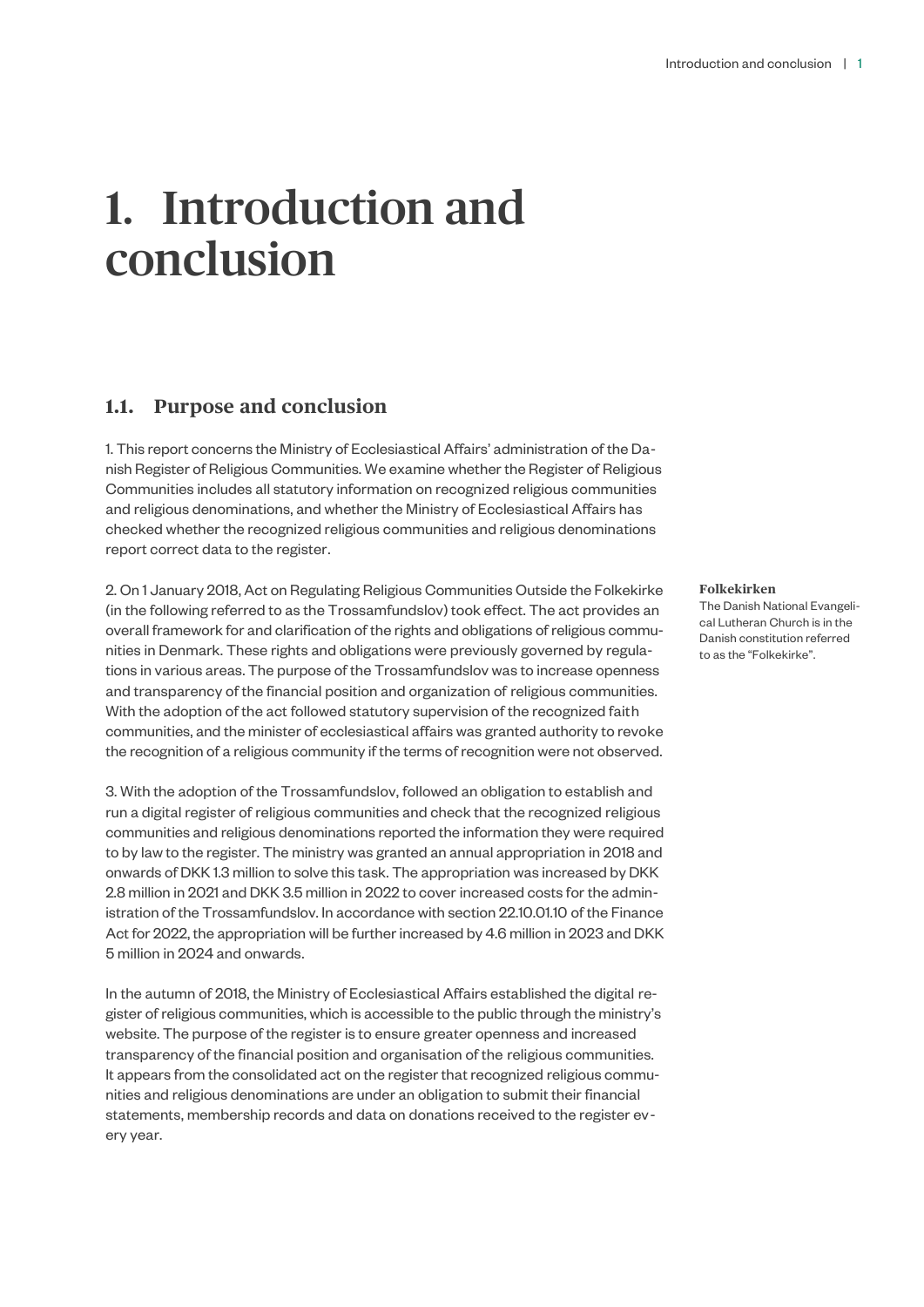4. With the recognition follows the opportunity for the religious community or religious denomination to approach the Ministry of Taxation and apply for various tax benefits based on their religious activities such as, the right to deduct tax on gifts and ongoing services received by the religious community. Recognition also opens up the possibility of being allowed to perform official tasks such as conducting a marriage ceremony. If religious communities and religious denominations are not recognized, the legal privileges that follow from the recognition are withdrawn. This means that the religious community's preachers cannot apply for a licence to conduct a marriage ceremony, and the financial position of the religious community may be weakened because the access to receive tax benefits based on its religious activities is linked to its recognition.

A religious community does not have to be recognized under the Trossamfundslov to be defined as a religious community or religious denomination in Denmark. The right to be a religious community or religious denomination follows from the freedom of religion that is embedded in the constitution. This means that if recognition is revoked, the religious community will neither be banned nor will its activities be curbed. However, if a religious community is not recognized, the legal privileges that follow the recognition will be withdrawn.

5. The purpose of the study is to assess whether the Ministry of Ecclesiastical Affairs adequately administers the Trossamfundslov.

Rigsrevisionen initiated the study in January 2022.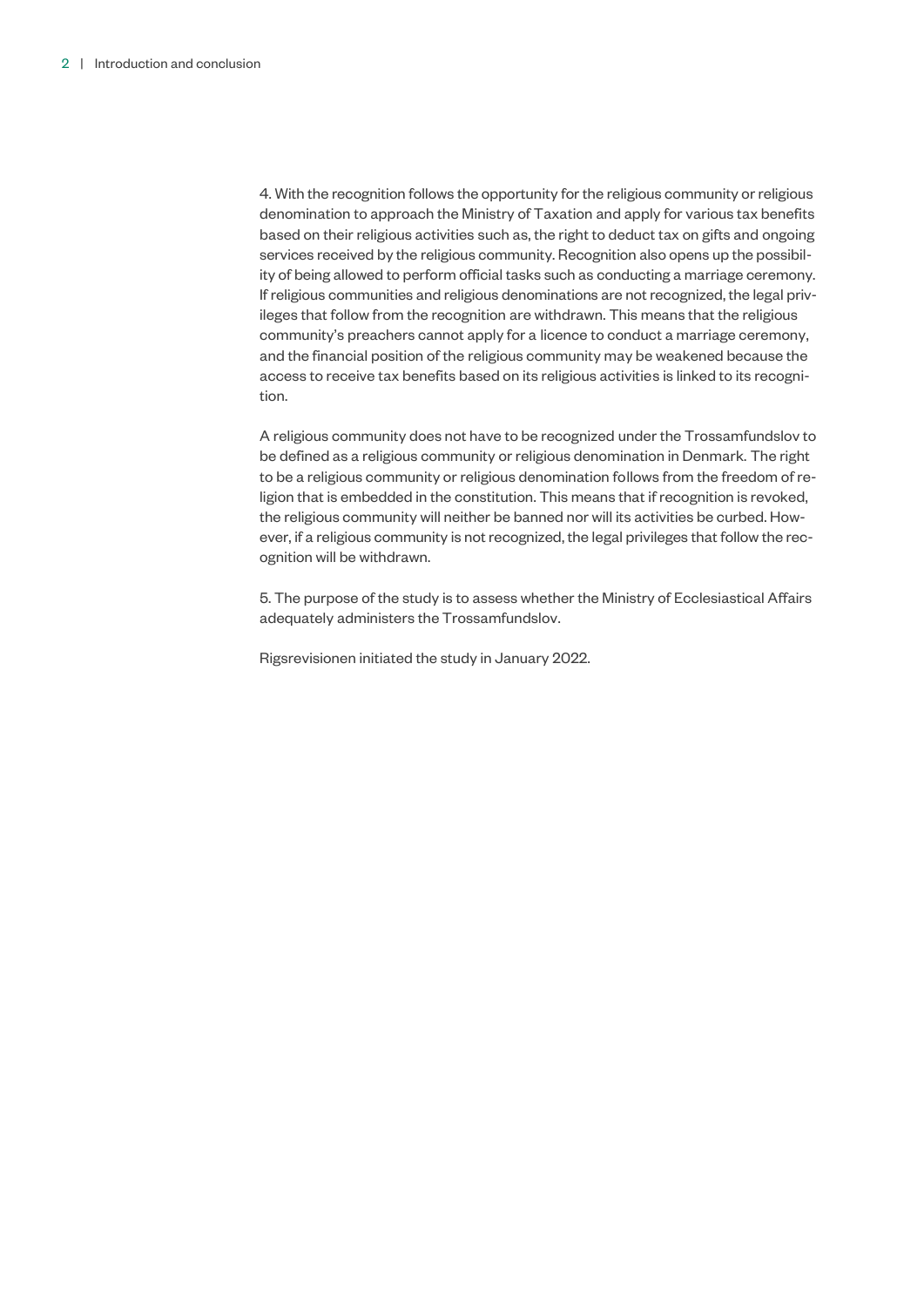## **Main conclusion**

**The Ministry of Ecclesiastical Affairs has not administered the Register of Religious Communities adequately. The consequence is that the register does not adequately contribute to the achievement of the purpose of the Trossamfundslov of ensuring greater openness and increased transparency of the financial position and organization of the religious communities.** 

Not all statutory information is included in the Register of Religious Communities The study shows that 47% of the 417 recognized religious communities and religious denominations either had not reported their financial statements for 2020 or had failed to prepare the financial statements in accordance with the applicable rules in the Danish Financial Statements Act or in compliance with the requirements concerning information about donations. Moreover, 4% of the religious communities and the religious denominations have failed to report information about their membership, as they are required to by law.

The study also found that in 2021, 113 recognized religious communities and denominations were on the Ministry of Taxation's list of recognized associations that were eligible for tax benefits although they did not directly meet the criteria of continued recognition based on the information concerning 2020 that they had reported to the register. It is, however, for the Ministry of Ecclesiastical Affairs to assess, whether these religious communities and denominations should have lost their recognition.

#### The Ministry of Ecclesiastical Affairs has not sufficiently followed up on the recognized religious communities and denominations that fail to report correct information to the Register of Religious Communities

The study shows that the Ministry of Ecclesiastical Affairs' follow-up on reporting of financial statements for 2020 and membership as of 1 January 2021 was not initiated until December 2021 and is still ongoing. Additionally, the ministry has not made sure that all religious communities and denominations reported their financial statements for 2018 and 2019 and memberships as of 1 January 2019 and 1 January 2020.

The Ministry of Ecclesiastical Affairs has not yet implemented sample checks of the financial statements for 2020, but the study shows that approx. 74% of the financial statements for 2018 and 2019 selected for checking by the ministry in previous years, either did not meet the requirements as to form or lacked the required information about donations. The many errors found in connection with the sampling did not prompt the ministry to expand the sample. The study also found that so far, the ministry has based its sampling on data that are probably incorrect and incomplete, as 10% of the information about donations received in 2020 submitted by the religious communities and denominations to the Register of Religious Communities does not correspond with the information provided in their financial statements for 2020.